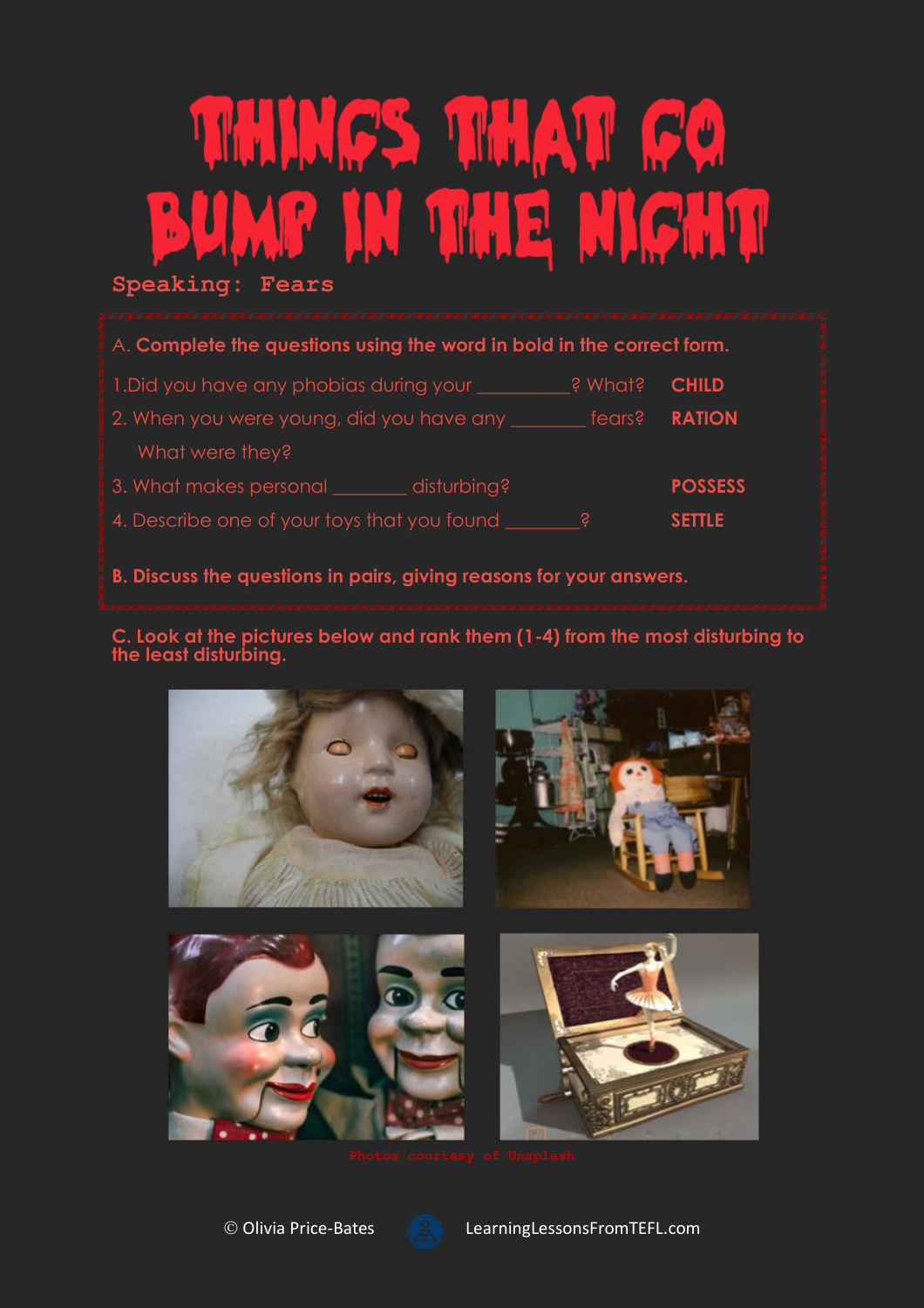

# **READING**

#### **D. Watch this [film.](https://www.yout-ube.com/watch?v=QSOdcq7oceQ)**

What is the business and what do they like about the dolls that they collect?

**E. Read the text below and match the following headings to the paragraphs. There is one extra heading that you don't need to use.**

A step too far Child's play: A business model A quest to unite A home for everyone The biggest mistake

In the heart of Portland, a husband and wife couple 1. \_\_\_\_ about their usual day rifling through the cast-off toys which have caused many  $\overline{\text{a}}$  child to grimace. Stumbling 2. \_\_\_\_\_ something which makes its owner shudder, Sara and Brian are the first to leap into action and remove the offending item from the grips of its owner. Their entire business is built upon the desire to exploit unsettling toys and rehouse 3. \_\_\_\_\_\_ to people who get their kicks from unconventional or broken toys.

B.\_\_\_\_\_\_\_\_\_\_\_\_\_\_\_\_\_\_\_

While clowns and demonic looking dolls are enough to plant the seed of fear into 4.\_\_\_\_\_\_\_ the most stoic of children, there are some toys whose very presence in our homes puts the fear of god into us. And it's precisely this heart-racing predicament that spurs Sara and Brian 5. \_\_\_ to continue their endeavour into the world of disturbing memorabilia. The premise behind Unsettling Toys is to adopt personal possessions that people can't bring themselves to be around and try to rehouse them to others 6.\_\_\_\_ are a little more accommodating.

**C. \_\_\_\_\_\_\_\_\_\_\_\_\_\_\_\_\_**

So what on earth encouraged this couple to set up shop with the world's most unwanted toys? Well, it actually started with a joke on Brian's 50th birthday and then just snowballed from 7.\_\_\_\_\_\_\_\_. Their collection of misfits comes from either deeprooted, inexplicable discomfort on the part of their owners or from the creepy effect manifested by a broken doll. You 8.\_\_\_\_\_\_\_\_ be surprised by how troubling something as simple as a doll's broken neck can be to the average collector. Luckily for the toys, Sara and Brian are 9. \_\_\_\_ hand to scoop them up, do them up and redistribute them to happier homes.

But even Sara's unflinching attitude comes into question from time to time as even she admits that there are a few items in the collection that creep her out and have been relegated to the safety of their locked basement. Proving that even the bravest of adults can't 10.\_\_\_\_\_ to kick the fears of their childhood!

**F. Now read the text again and complete the missing words (1-10).**





© Olivia Price-Bates LearningLessonsFromTEFL.com